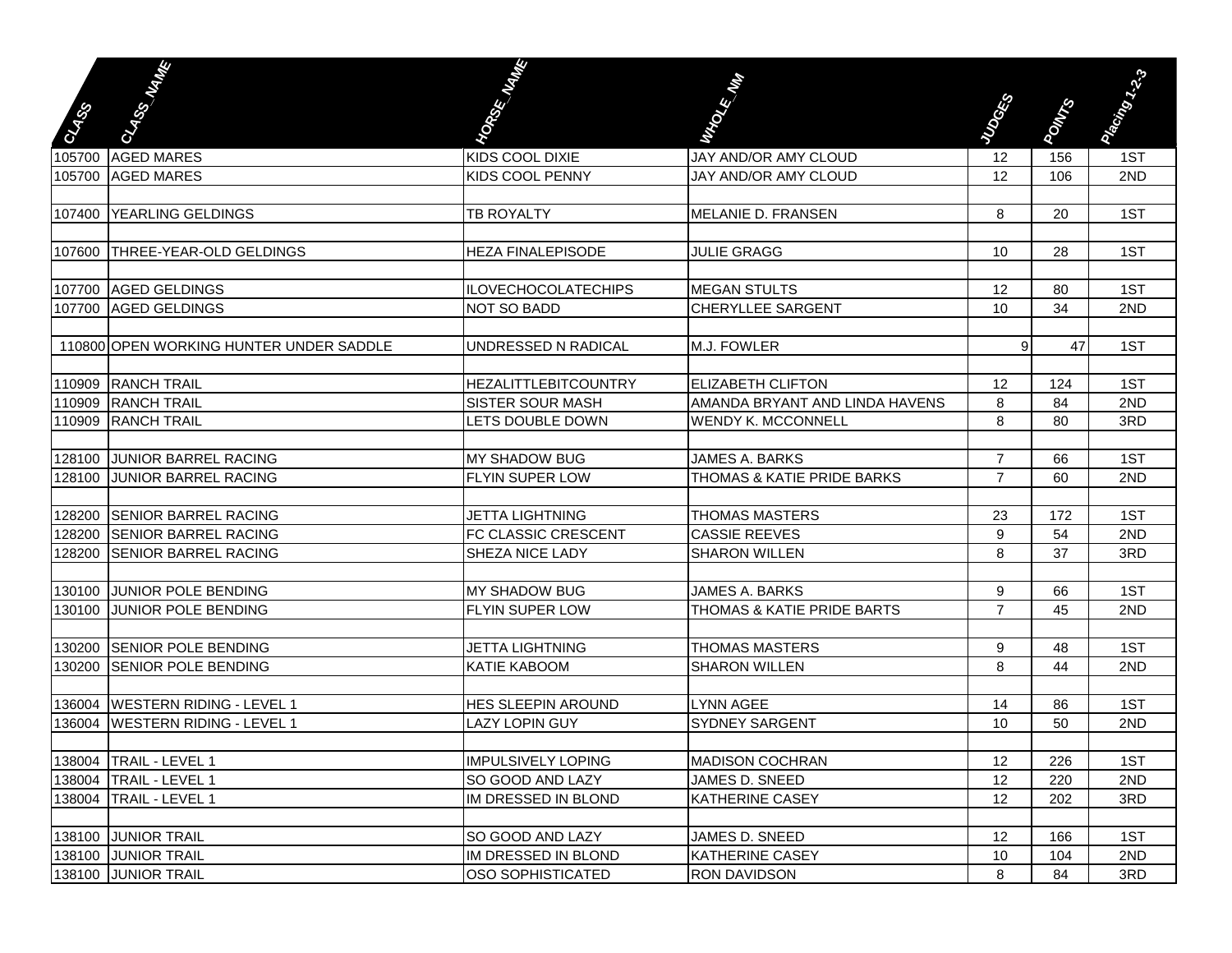|             | <b>Change of Britain Company</b>     | <b>Contract Contract Contract Contract Contract Contract Contract Contract Contract Contract Contract Contract C</b> | MARKET MARKET                |                 |              | Plastrong Capital |
|-------------|--------------------------------------|----------------------------------------------------------------------------------------------------------------------|------------------------------|-----------------|--------------|-------------------|
| <b>BASE</b> |                                      |                                                                                                                      |                              | <b>Research</b> | <b>POWER</b> |                   |
|             |                                      |                                                                                                                      |                              |                 |              |                   |
|             | 138200 SENIOR TRAIL                  | AOK GOOD AS GOLD                                                                                                     | <b>WENDY K. MCCONNELL</b>    | 12              | 298          | 1ST               |
|             | 138200 SENIOR TRAIL                  | <b>KM LOPIN THE BEST</b>                                                                                             | <b>KIM RITTENBERRY</b>       | 12              | 272          | 2ND               |
|             | 138200 SENIOR TRAIL                  | <b>KNOWING IB GOOD</b>                                                                                               | <b>BETH MERRITT</b>          | 16              | 268          | 3RD               |
|             |                                      |                                                                                                                      |                              |                 |              |                   |
| 142004      | <b>WESTERN PLEASURE - LEVEL 1</b>    | ZINFULLY UNDRESSED                                                                                                   | KENNETH E. OR RHONDA HAYNES  | 12              | 142          | 1ST               |
|             | 142004   WESTERN PLEASURE - LEVEL 1  | ON THA ROCKS PLEZ                                                                                                    | <b>JARRETT CARTER</b>        | 11              | 117          | 2ND               |
| 142004      | <b>WESTERN PLEASURE - LEVEL 1</b>    | AOK GOOD AS GOLD                                                                                                     | <b>WENDY K. MCCONNELL</b>    | 8               | 104          | 3RD               |
|             |                                      |                                                                                                                      |                              |                 |              |                   |
|             | 142100 JUNIOR WESTERN PLEASURE       | SO GOOD AND LAZY                                                                                                     | JAMES D. SNEED               | 10              | 78           | 1ST               |
|             |                                      |                                                                                                                      |                              |                 |              |                   |
| 142200      | <b>SENIOR WESTERN PLEASURE</b>       | BET N ON A DREAM                                                                                                     | DAVID SHANE AND DARLA LEAVEL | 18              | 219          | 1ST               |
|             | 142200 SENIOR WESTERN PLEASURE       | <b>ROCKED N RED</b>                                                                                                  | <b>LATIFA MEENA</b>          | 16              | 196          | 2ND               |
| 142200      | <b>SENIOR WESTERN PLEASURE</b>       | RAIN MAKES ME SLEEPY                                                                                                 | <b>ELIZABETH MAGGERT</b>     | 10              | 153          | 3RD               |
|             |                                      |                                                                                                                      |                              |                 |              |                   |
|             | 143004 RANCH RIDING - LEVEL 1        | <b>SERGEANT FRIDEE</b>                                                                                               | <b>DIANE L. STATON</b>       | 12              | 292          | 1ST               |
| 143004      | <b>RANCH RIDING - LEVEL 1</b>        | <b>LETS DOUBLE DOWN</b>                                                                                              | <b>WENDY K. MCCONNELL</b>    | 12              | 290          | 2ND               |
| 143004      | <b>RANCH RIDING - LEVEL 1</b>        | <b>KNOWING IB GOOD</b>                                                                                               | <b>BETH MERRITT</b>          | 12              | 274          | 3RD               |
|             |                                      |                                                                                                                      |                              |                 |              |                   |
| 143100      | <b>JUNIOR RANCH RIDING</b>           | <b>GOTTA BIG STAR</b>                                                                                                | <b>REBECCA JORDAN</b>        | 16              | 100          | 1ST               |
| 143100      | <b>JUNIOR RANCH RIDING</b>           | LETS DOUBLE DOWN                                                                                                     | <b>WENDY K. MCCONNELL</b>    | 12              | 84           | 2ND               |
| 143100      | <b>JUNIOR RANCH RIDING</b>           | SUDDENLEE NOTICED                                                                                                    | CARMEN RAE DEICHMAN          | 12              | 78           | 3RD               |
|             |                                      |                                                                                                                      |                              |                 |              |                   |
|             | 143200 SENIOR RANCH RIDING           | <b>KNOWING IB GOOD</b>                                                                                               | <b>BETH MERRITT</b>          | 16              | 215          | 1ST               |
| 143200      | <b>ISENIOR RANCH RIDING</b>          | <b>SERGEANT FRIDEE</b>                                                                                               | <b>DIANE L. STATON</b>       | 12              | 212          | 2ND               |
| 143200      | <b>ISENIOR RANCH RIDING</b>          | MWS FLASHED AND CHOCKED                                                                                              | <b>SYDNEY SARGENT</b>        | 16              | 207          | 3RD               |
|             |                                      |                                                                                                                      |                              |                 |              |                   |
|             | 144004 HUNTER UNDER SADDLE - LEVEL 1 | IM DRESSED IN BLOND                                                                                                  | <b>KATHERINE CASEY</b>       | 10              | 84           | 1ST               |
|             |                                      |                                                                                                                      |                              |                 |              |                   |
|             | 144100 JUNIOR HUNTER UNDER SADDLE    | IM DRESSED IN BLOND                                                                                                  | <b>KATHERINE CASEY</b>       | 10              | 80           | 1ST               |
|             | 144200 SENIOR HUNTER UNDER SADDLE    | <b>AINT TOO LAZY</b>                                                                                                 | <b>MARCY LANG</b>            | 8               | 76           | 1ST               |
|             | 144200 SENIOR HUNTER UNDER SADDLE    | <b>DON'T SKIP STICK</b>                                                                                              | <b>TAYLOR YOUNG</b>          | 8               | 64           | 2ND               |
|             |                                      |                                                                                                                      |                              |                 |              |                   |
| 150200      | <b>SENIOR WORKING HUNTER</b>         | UNDRESSED N RADICAL                                                                                                  | M.J. FOWLER                  | 9               | 94           | 1ST               |
|             |                                      |                                                                                                                      |                              |                 |              |                   |
| 151200      | <b>SENIOR HUNTER HACK</b>            | UNDRESSED N RADICAL                                                                                                  | M.J. FOWLER                  | 9               | 84           | 1ST               |
|             |                                      |                                                                                                                      |                              |                 |              |                   |
|             | 175000 PERFORMANCE HALTER MARES      | MWS FLASHED AND CHOCKED                                                                                              | <b>SYDNEY SARGENT</b>        | 12              | 162          | 1ST               |
|             |                                      |                                                                                                                      |                              |                 |              |                   |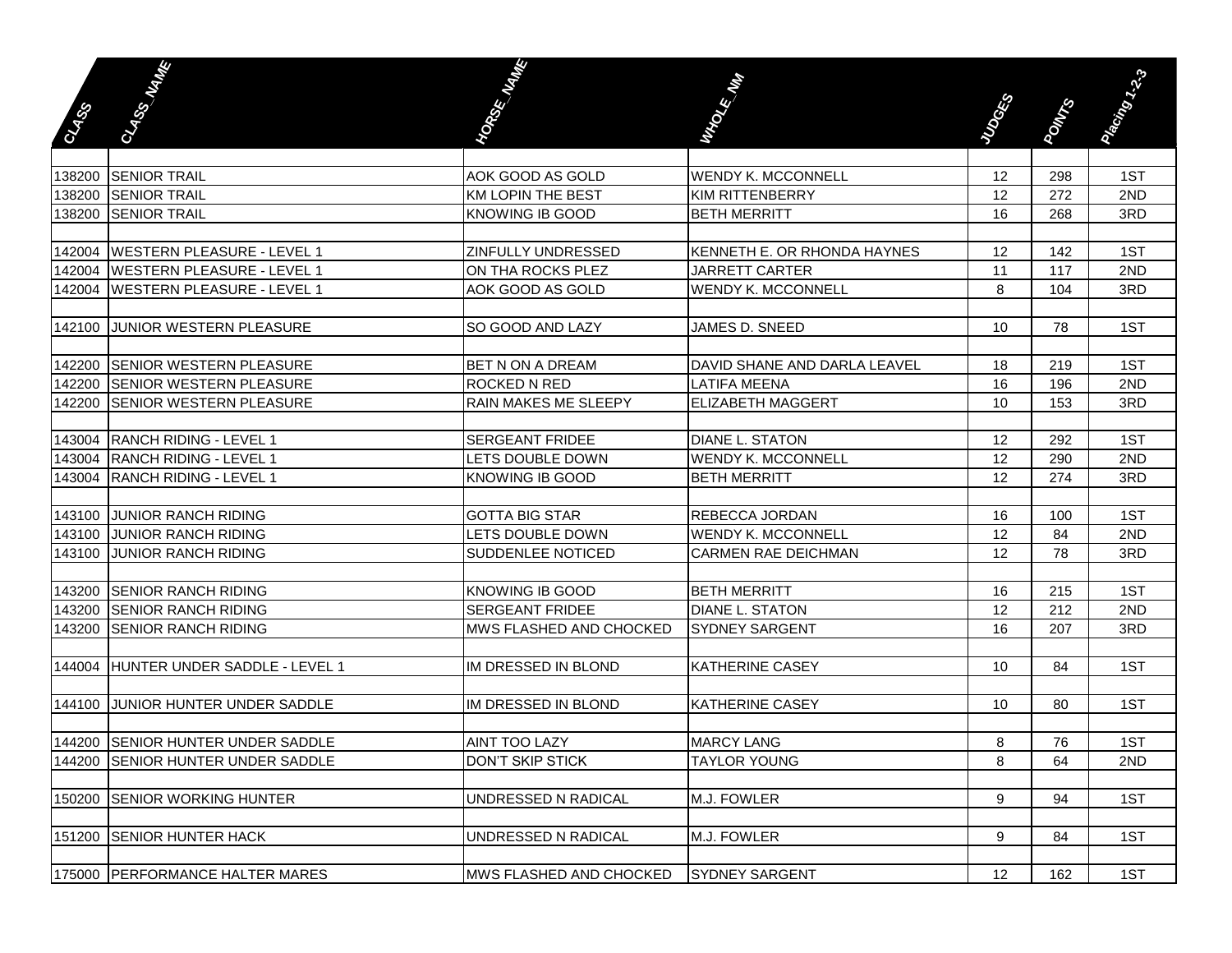| CARSS  | <b>CASSION AND INCOME.</b>          | <b>Contract Contract Contract Contract Contract Contract Contract Contract Contract Contract Contract Contract C</b> | <b>REGISTER</b>           | <b>Research</b> | <b>POWER</b> | President of the State |
|--------|-------------------------------------|----------------------------------------------------------------------------------------------------------------------|---------------------------|-----------------|--------------|------------------------|
|        |                                     |                                                                                                                      |                           |                 |              |                        |
| 175000 | <b>PERFORMANCE HALTER MARES</b>     | MY BEST BLACK DRESS                                                                                                  | <b>SHARON BAUMGARDT</b>   | 10              | 94           | 2ND                    |
| 175000 | <b>IPERFORMANCE HALTER MARES</b>    | AN ABSOLUT FLIRTINI                                                                                                  | <b>ADONNA FLORENCE</b>    | 14              | 84           | 3RD                    |
| 177000 | PERFORMANCE HALTER GELDINGS         | <b>LAZY LOPIN GUY</b>                                                                                                | <b>SYDNEY SARGENT</b>     | 12              | 266          | 1ST                    |
| 177000 | <b>PERFORMANCE HALTER GELDINGS</b>  | <b>LOPEN TO THE POLLS</b>                                                                                            | BEVERLY A. FLOWERS        | 12              | 226          | 2ND                    |
| 177000 | <b>PERFORMANCE HALTER GELDINGS</b>  | HES SLEEPIN AROUND                                                                                                   | <b>LYNN AGEE</b>          | 14              | 200          | 3RD                    |
|        |                                     |                                                                                                                      |                           |                 |              |                        |
| 205700 | AM AGED MARES                       | <b>KIDS COOL DIXIE</b>                                                                                               | <b>AMY CLOUD</b>          | 12              | 152          | 1ST                    |
| 205700 | <b>JAM AGED MARES</b>               | <b>WATCHOUTFORTHISONE</b>                                                                                            | STEPHANIE D. SHEPPARD     | 8               | 64           | 2ND                    |
|        |                                     |                                                                                                                      |                           |                 |              |                        |
| 207400 | <b>AM YEARLING GELDINGS</b>         | TB ROYALTY                                                                                                           | <b>LORNA MATHEWS</b>      | 8               | 20           | 1ST                    |
|        |                                     |                                                                                                                      |                           |                 |              |                        |
| 207600 | AM THREE-YEAR-OLD GELDINGS          | <b>DRESSED FOR MARTINIS</b>                                                                                          | <b>ANDREA N. BENTER</b>   | 12              | 48           | 1ST                    |
| 207600 | AM THREE-YEAR-OLD GELDINGS          | <b>HEZA FINALEPISODE</b>                                                                                             | <b>JULIE GRAGG</b>        | 10              | 36           | 2ND                    |
|        |                                     |                                                                                                                      |                           |                 |              |                        |
| 207700 | <b>AM AGED GELDINGS</b>             | <b>ILOVECHOCOLATECHIPS</b>                                                                                           | <b>MEGAN STULTS</b>       | 12              | 86           | 1ST                    |
|        |                                     |                                                                                                                      |                           |                 |              |                        |
| 212000 | AM SHOWMANSHIP AT HALTER            | <b>ELUSIVES VALENTINO</b>                                                                                            | <b>ANDREA N. BENTER</b>   | 12              | 242          | 1ST                    |
| 212000 | AM SHOWMANSHIP AT HALTER            | <b>KM LOPIN THE BEST</b>                                                                                             | <b>EMMA RITTENBERRY</b>   | 12              | 228          | 2ND                    |
| 212000 | IAM SHOWMANSHIP AT HALTER           | THE BEST R BLONDE                                                                                                    | <b>I</b> KAYLEE RUSSELL   | 12              | 226          | 3RD                    |
|        |                                     |                                                                                                                      |                           |                 |              |                        |
| 212002 | AM SHOWMANSHIP AT HALTER - LEVEL 1  | <b>AINT TOO LAZY</b>                                                                                                 | <b>MARCY LANG</b>         | 16              | 257          | 1ST                    |
| 212002 | AM SHOWMANSHIP AT HALTER - LEVEL 1  | <b>KM ALWAYS INVITE ME</b>                                                                                           | <b>KAYLEE LANE TINGLE</b> | 14              | 160          | 2ND                    |
| 212002 | AM SHOWMANSHIP AT HALTER - LEVEL 1  | <b>WATCHOUTFORTHISONE</b>                                                                                            | STEPHANIE D. SHEPPARD     | 10              | 150          | 3RD                    |
| 212800 | <b>SELECT SHOWMANSHIP AT HALTER</b> | HES SLEEPIN AROUND                                                                                                   | <b>LYNN AGEE</b>          | 14              | 203          | 1ST                    |
| 212800 | <b>SELECT SHOWMANSHIP AT HALTER</b> | AN ABSOLUT FLIRTINI                                                                                                  | ADONNA FLORENCE           | 10              | 137          | 2ND                    |
| 212800 | <b>SELECT SHOWMANSHIP AT HALTER</b> | <b>FLASH N HER ASSETS</b>                                                                                            | <b>SHARON OHLER</b>       | 10              | 95           | 3RD                    |
|        |                                     |                                                                                                                      |                           |                 |              |                        |
| 228000 | <b>JAM BARREL RACING</b>            | <b>JETTA LIGHTNING</b>                                                                                               | <b>THOMAS MASTERS</b>     | 17              | 91           | 1ST                    |
| 228000 | <b>AM BARREL RACING</b>             | SHEZA NICE LADY                                                                                                      | LONNIE WILLEN             | 8               | 43           | 2ND                    |
|        |                                     |                                                                                                                      |                           |                 |              |                        |
|        | 228800 SELECT BARREL RACING         | <b>JETTA LIGHTNING</b>                                                                                               | <b>THOMAS MASTERS</b>     | 8               | 45           | 1ST                    |
|        | 228800 SELECT BARREL RACING         | FC CLASSIC CRESCENT                                                                                                  | <b>CASSIE REEVES</b>      | 8               | 36           | 2ND                    |
|        |                                     |                                                                                                                      |                           |                 |              |                        |
|        | 230000 AM POLE BENDING              | <b>JETTA LIGHTNING</b>                                                                                               | <b>THOMAS MASTERS</b>     | 10              | 41           | 1ST                    |
|        |                                     |                                                                                                                      |                           |                 |              |                        |
|        | 232000 AM STAKE RACE                | NITROS TARI TIME                                                                                                     | <b>AMBER MORRIS</b>       | 10              | 52           | 1ST                    |
|        |                                     |                                                                                                                      |                           |                 |              |                        |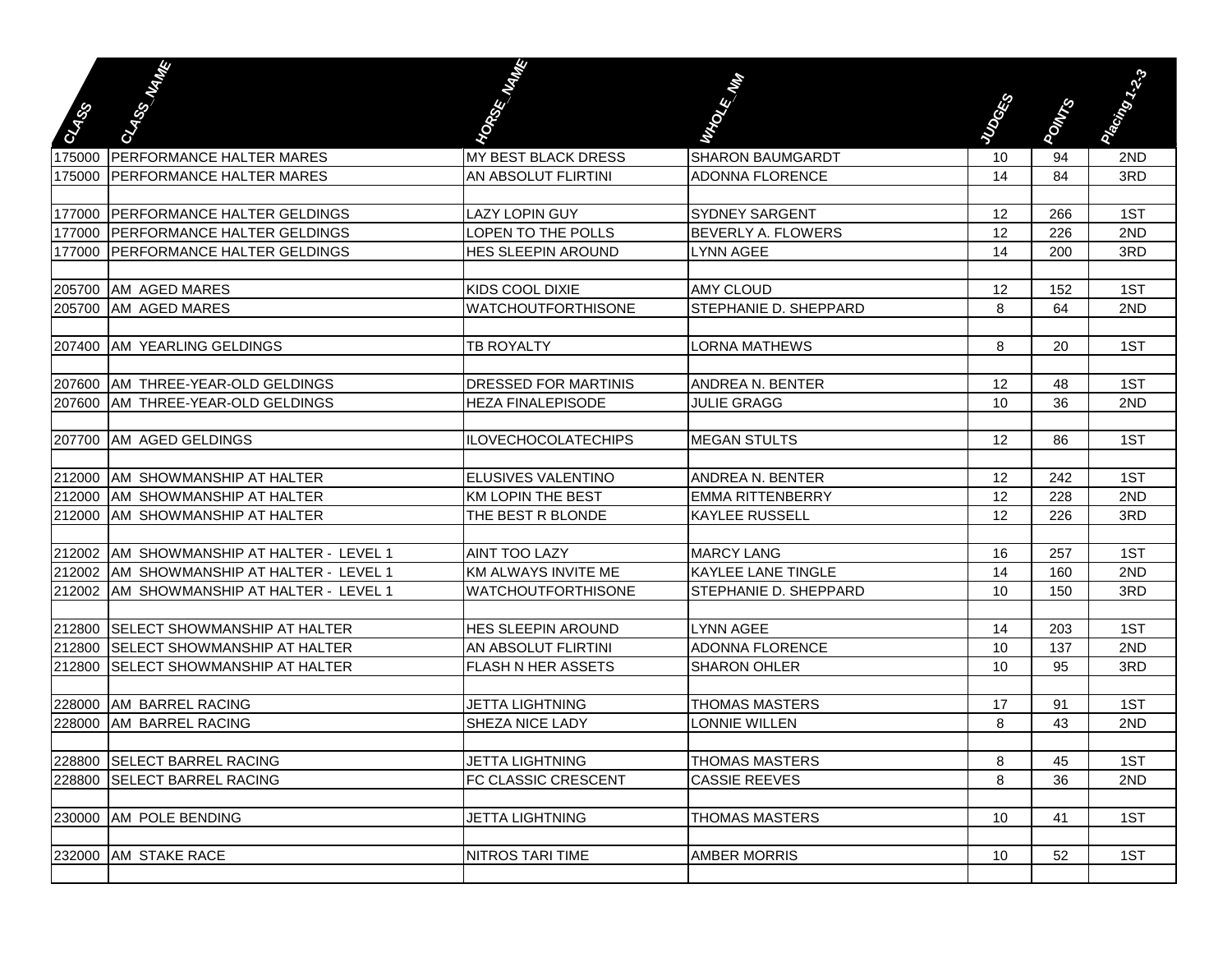|              | CLASSIFICATION                                | <b>Contract Contract Contract Contract Contract Contract Contract Contract Contract Contract Contract Contract C</b> |                           |                |              | Plasting City |
|--------------|-----------------------------------------------|----------------------------------------------------------------------------------------------------------------------|---------------------------|----------------|--------------|---------------|
|              |                                               |                                                                                                                      | March 1986                | <b>RESERVE</b> |              |               |
| <b>STATE</b> |                                               |                                                                                                                      |                           |                | <b>Pours</b> |               |
| 236002       | AM WESTERN RIDING - LEVEL 1                   | <b>KM ALWAYS INVITE ME</b>                                                                                           | <b>KAYLEE LANE TINGLE</b> | 8              | 26           | 1ST           |
|              |                                               |                                                                                                                      |                           |                |              |               |
|              | 238000 AM TRAIL                               | <b>KM LOPIN THE BEST</b>                                                                                             | <b>EMMA RITTENBERRY</b>   | 12             | 106          | 1ST           |
|              | 238000 AM TRAIL                               | IM DRESSED IN BLOND                                                                                                  | <b>KATHERINE CASEY</b>    | 12             | 84           | 2ND           |
|              | 238000 AM TRAIL                               | THE BEST R BLONDE                                                                                                    | <b>KAYLEE RUSSELL</b>     | 12             | 56           | 3RD           |
|              |                                               |                                                                                                                      |                           |                |              |               |
|              | 238002 AM TRAIL - LEVEL 1                     | IM DRESSED IN BLOND                                                                                                  | <b>KATHERINE CASEY</b>    | 15             | 183          | 1ST           |
|              | 238002 AM TRAIL - LEVEL 1                     | ONE N ONLY BLAZE                                                                                                     | <b>KAYLEE LANE TINGLE</b> | 12             | 152          | 2ND           |
|              | 238002 AM TRAIL - LEVEL 1                     | THE BEST R BLONDE                                                                                                    | <b>KAYLEE RUSSELL</b>     | 12             | 114          | 3RD           |
|              | 238102 AM WALK TROT TRAIL                     | SO GOOD AND LAZY                                                                                                     | <b>JACKIE ADAMS</b>       | 8              | 44           | 1ST           |
|              |                                               |                                                                                                                      |                           |                |              |               |
|              | 238800 SELECT TRAIL                           | <b>KNOWING IB GOOD</b>                                                                                               | <b>BETH MERRITT</b>       | 10             | 69           | 1ST           |
|              | 238800 SELECT TRAIL                           | HES SLEEPIN AROUND                                                                                                   | <b>LYNN AGEE</b>          | 10             | 66           | 2ND           |
|              |                                               |                                                                                                                      |                           |                |              |               |
|              | 240000 AM WESTERN HORSEMANSHIP                | KM ALWAYS INVITE ME                                                                                                  | <b>KAYLEE LANE TINGLE</b> | 14             | 150          | 1ST           |
|              | 240000 AM WESTERN HORSEMANSHIP                | IM DRESSED IN BLOND                                                                                                  | <b>KATHERINE CASEY</b>    | 12             | 144          | 2ND           |
| 240000       | AM WESTERN HORSEMANSHIP                       | <b>KM LOPIN THE BEST</b>                                                                                             | <b>EMMA RITTENBERRY</b>   | 12             | 116          | 3RD           |
|              |                                               |                                                                                                                      |                           |                |              |               |
|              | 240002 AM WESTERN HORSEMANSHIP - LEVEL 1      | IM DRESSED IN BLOND                                                                                                  | <b>KATHERINE CASEY</b>    | 18             | 260          | 1ST           |
|              | 240002 AM WESTERN HORSEMANSHIP - LEVEL 1      | <b>IMPULSIVELY LOPING</b>                                                                                            | <b>MADISON COCHRAN</b>    | 12             | 146          | 2ND           |
| 240002       | AM WESTERN HORSEMANSHIP - LEVEL 1             | <b>WATCHOUTFORTHISONE</b>                                                                                            | STEPHANIE D. SHEPPARD     | 10             | 109          | 3RD           |
|              |                                               |                                                                                                                      |                           |                |              |               |
|              | 240102 AM WALK TROT WESTERN HORSEMANSHIP - LE | AN ABSOLUT FLIRTINI                                                                                                  | <b>ADONNA FLORENCE</b>    | 8              | 98           | 1ST           |
|              | 240102 AM WALK TROT WESTERN HORSEMANSHIP - LE | ZINFULLY UNDRESSED                                                                                                   | <b>RHONDA HAYNES</b>      | 8              | 66           | 2ND           |
|              | 240102 AM WALK TROT WESTERN HORSEMANSHIP - LE | <b>ZIPS RAVISHING RUTHY</b>                                                                                          | <b>CATHY HANKINS</b>      | 8              | 54           | 3RD           |
| 240800       | <b>SELECT WESTERN HORSEMANSHIP</b>            | HES SLEEPIN AROUND                                                                                                   | LYNN AGEE                 | 14             | 152          | 1ST           |
| 240800       | <b>SELECT WESTERN HORSEMANSHIP</b>            | <b>KNOWING IB GOOD</b>                                                                                               | <b>BETH MERRITT</b>       | 10             | 72           | 2ND           |
| 240800       | <b>SELECT WESTERN HORSEMANSHIP</b>            | FLASH N HER ASSETS                                                                                                   | <b>SHARON OHLER</b>       | 10             | 46           | 3RD           |
|              |                                               |                                                                                                                      |                           |                |              |               |
|              | 242000 AM WESTERN PLEASURE                    | BET N ON A DREAM                                                                                                     | DARLA COOLEY LEAVEL       | 11             | 119          | 1ST           |
|              | 242000 AM WESTERN PLEASURE                    | KM ALWAYS INVITE ME                                                                                                  | KAYLEE LANE TINGLE        | 14             | 115          | 2ND           |
|              | 242000 JAM WESTERN PLEASURE                   | BET N ON A DREAM                                                                                                     | <b>DAVID SHANE LEAVEL</b> | $\overline{7}$ | 45           | 3RD           |
|              |                                               |                                                                                                                      |                           |                |              |               |
|              | 242002 AM WESTERN PLEASURE - LEVEL 1          | ROCKED N RED                                                                                                         | <b>LATIFA MEENA</b>       | 18             | 290          | 1ST           |
|              | 242002 AM WESTERN PLEASURE - LEVEL 1          | BET N ON A DREAM                                                                                                     | DARLA COOLEY LEAVEL       | 14             | 221          | 2ND           |
|              | 242002 AM WESTERN PLEASURE - LEVEL 1          | <b>IMPULSIVELY LOPING</b>                                                                                            | <b>MADISON COCHRAN</b>    | 12             | 162          | 3RD           |
|              |                                               |                                                                                                                      |                           |                |              |               |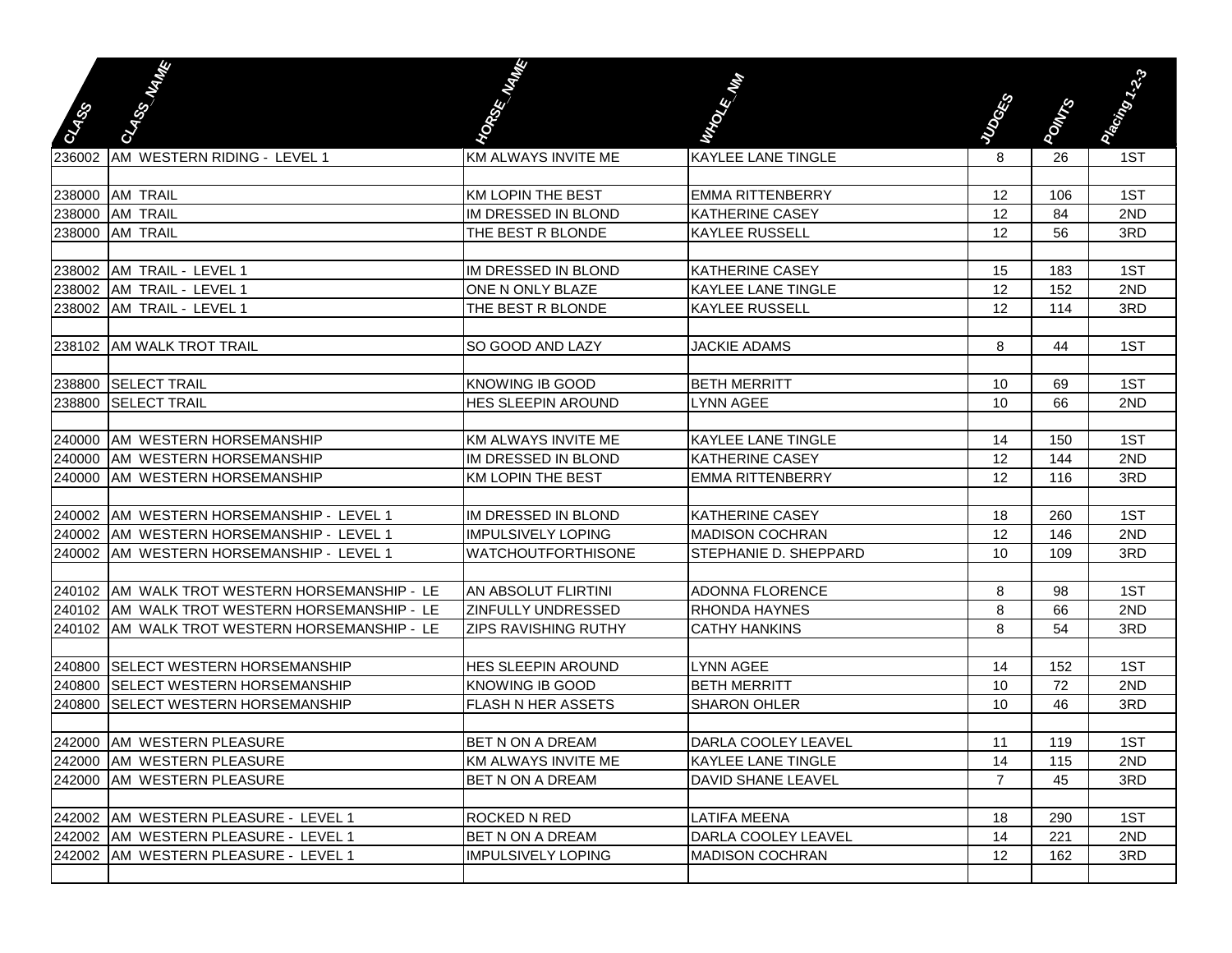| <b>CASS</b> | <b>Calculation</b>                       | <b>Contract Contract Contract Contract Contract Contract Contract Contract Contract Contract Contract Contract C</b> | March 1980                   | <b>Research</b> | <b>ROWER</b> | President Capital |
|-------------|------------------------------------------|----------------------------------------------------------------------------------------------------------------------|------------------------------|-----------------|--------------|-------------------|
|             |                                          |                                                                                                                      |                              |                 |              |                   |
| 242102      | AMATEUR WALK TROT WESTERN PLEASURE L1    | AN ABSOLUT FLIRTINI                                                                                                  | <b>ADONNA FLORENCE</b>       | 8               | 60           | 1ST               |
|             |                                          |                                                                                                                      |                              |                 |              |                   |
| 242800      | <b>SELECT WESTERN PLEASURE</b>           | <b>ROCKED N RED</b>                                                                                                  | <b>LATIFA MEENA</b>          | 18              | 183          | 1ST               |
| 242800      | <b>SELECT WESTERN PLEASURE</b>           | RAIN MAKES ME SLEEPY                                                                                                 | <b>ELIZABETH MAGGERT</b>     | 11              | 132          | 2ND               |
| 242800      | <b>SELECT WESTERN PLEASURE</b>           | <b>STONE COLD SOBER</b>                                                                                              | <b>JOE WHITT</b>             | 10              | 98           | 3RD               |
|             |                                          |                                                                                                                      |                              |                 |              |                   |
| 243000      | <b>AMATEUR RANCH RIDING</b>              | SISTER SOUR MASH                                                                                                     | AMANDA P. BRYANT             | 12              | 130          | 1ST               |
| 243000      | <b>AMATEUR RANCH RIDING</b>              | ELUSIVES VALENTINO                                                                                                   | <b>JUSTIN BENTER</b>         | 12              | 88           | 2ND               |
| 243000      | <b>AMATEUR RANCH RIDING</b>              | <b>COLORADO CHIC</b>                                                                                                 | <b>DR BETH ANN MILLINER</b>  | 8               | 80           | 3RD               |
|             |                                          |                                                                                                                      |                              |                 |              |                   |
| 243002      | AMATEUR RANCH RIDING - LEVEL 1           | <b>SISTER SOUR MASH</b>                                                                                              | AMANDA P. BRYANT             | 12              | 138          | 1ST               |
|             | 243002 AMATEUR RANCH RIDING - LEVEL 1    | <b>WATCHOUTFORTHISONE</b>                                                                                            | <b>STEPHANIE D. SHEPPARD</b> | 8               | 104          | 2ND               |
|             | 243002 AMATEUR RANCH RIDING - LEVEL 1    | <b>SERGEANT FRIDEE</b>                                                                                               | <b>DIANE L. STATON</b>       | 8               | 98           | 3RD               |
|             |                                          |                                                                                                                      |                              |                 |              |                   |
|             | 244000 AM HUNTER UNDER SADDLE            | IM DRESSED IN BLOND                                                                                                  | <b>KATHERINE CASEY</b>       | 12              | 148          | 1ST               |
|             | 244000 AM HUNTER UNDER SADDLE            | <b>DRESSED FOR MARTINIS</b>                                                                                          | <b>ANDREA N. BENTER</b>      | 12              | 126          | 2ND               |
| 244000      | <b>AM HUNTER UNDER SADDLE</b>            | THE BEST R BLONDE                                                                                                    | <b>KAYLEE RUSSELL</b>        | 12              | 72           | 3RD               |
|             |                                          |                                                                                                                      |                              |                 |              |                   |
| 244002      | AM HUNTER UNDER SADDLE - LEVEL 1         | IM DRESSED IN BLOND                                                                                                  | <b>KATHERINE CASEY</b>       | 18              | 183          | 1ST               |
| 244002      | AM HUNTER UNDER SADDLE - LEVEL 1         | <b>WATCHOUTFORTHISONE</b>                                                                                            | <b>STEPHANIE D. SHEPPARD</b> | 10              | 78           | 2ND               |
| 244002      | IAM HUNTER UNDER SADDLE - LEVEL 1        | <b>DON'T SKIP STICK</b>                                                                                              | <b>TAYLOR YOUNG</b>          | 8               | 66           | 3RD               |
|             |                                          |                                                                                                                      |                              |                 |              |                   |
| 250002      | AM WORKING HUNTER - LEVEL 1              | JUST MARRY FOR MONEY                                                                                                 | ALEX R. JOHNSON              | 13              | 46           | 1ST               |
|             |                                          |                                                                                                                      |                              |                 |              |                   |
| 251002      | AM HUNTER HACK - LEVEL 1                 | <b>JUST MARRY FOR MONEY</b>                                                                                          | ALEX R. JOHNSON              | 8               | 20           | 1ST               |
|             |                                          |                                                                                                                      |                              |                 |              |                   |
| 252000      | AM HUNT SEAT EQUITATION                  | IM DRESSED IN BLOND                                                                                                  | <b>KATHERINE CASEY</b>       | 12              | 112          | 1ST               |
| 252000      | AM HUNT SEAT EQUITATION                  | DRESSED FOR MARTINIS                                                                                                 | ANDREA N. BENTER             | 10              | 94           | 2ND               |
| 252000      | AM HUNT SEAT EQUITATION                  | THE BEST R BLONDE                                                                                                    | <b>KAYLEE RUSSELL</b>        | 12              | 90           | 3RD               |
|             |                                          |                                                                                                                      |                              |                 |              |                   |
| 252002      | AM HUNT SEAT EQUITATION - LEVEL 1        | IM DRESSED IN BLOND                                                                                                  | <b>KATHERINE CASEY</b>       | 18              | 136          | 1ST               |
| 252002      | AM HUNT SEAT EQUITATION - LEVEL 1        | DON'T SKIP STICK                                                                                                     | <b>TAYLOR YOUNG</b>          | 8               | 90           | 2ND               |
|             | 252002 AM HUNT SEAT EQUITATION - LEVEL 1 | <b>WATCHOUTFORTHISONE</b>                                                                                            | STEPHANIE D. SHEPPARD        | 10              | 73           | 3RD               |
|             |                                          |                                                                                                                      |                              |                 |              |                   |
|             | 275000 AM PERFORMANCE HALTER MARES       | <b>KM LOPIN THE BEST</b>                                                                                             | <b>EMMA RITTENBERRY</b>      | 12              | 118          | 1ST               |
|             | 275000 AM PERFORMANCE HALTER MARES       | <b>SISTER SOUR MASH</b>                                                                                              | AMANDA P. BRYANT             | 10              | 102          | 2ND               |
|             | 275000 AM PERFORMANCE HALTER MARES       | AN ABSOLUT FLIRTINI                                                                                                  | <b>ADONNA FLORENCE</b>       | 10              | 88           | 3RD               |
|             |                                          |                                                                                                                      |                              |                 |              |                   |
|             | 277000 AM PERFORMANCE HALTER GELDINGS    | <b>HES SLEEPIN AROUND</b>                                                                                            | <b>LYNN AGEE</b>             | 14              | 138          | 1ST               |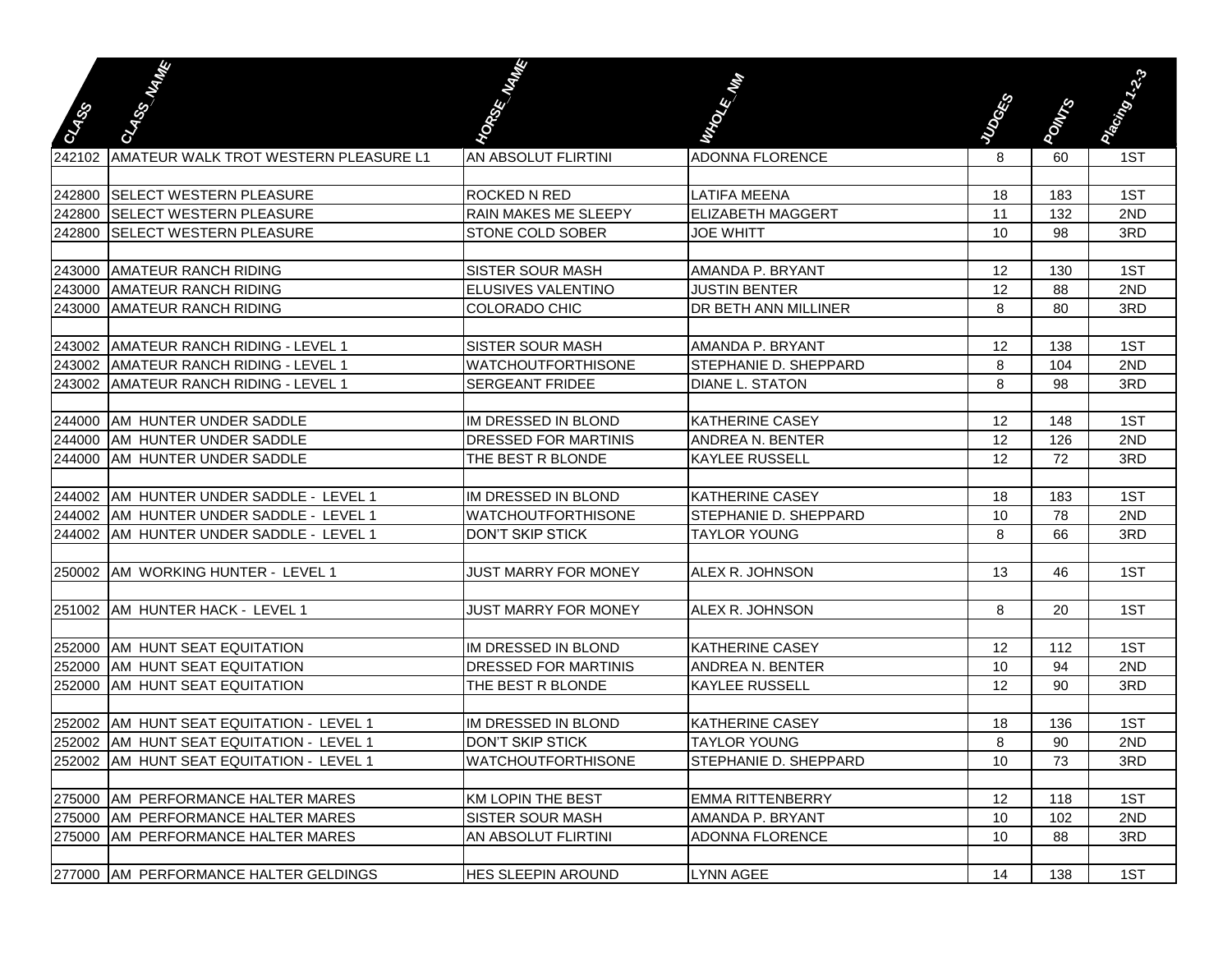| <b>Base</b> | <b>CARGINAL</b>                            | <b>Contract Contract Contract Contract Contract Contract Contract Contract Contract Contract Contract Contract C</b> | March 1986                                            | <b>Research</b> | <b>POWER</b> | President of the State |
|-------------|--------------------------------------------|----------------------------------------------------------------------------------------------------------------------|-------------------------------------------------------|-----------------|--------------|------------------------|
| 277000      | AM PERFORMANCE HALTER GELDINGS             | IM DRESSED IN BLOND                                                                                                  | <b>KATHERINE CASEY</b>                                | 18              | 97           | 2ND                    |
|             | 277000 AM PERFORMANCE HALTER GELDINGS      | <b>KNOWING IB GOOD</b>                                                                                               | <b>BETH MERRITT</b>                                   | 8               | 61           | 3RD                    |
|             |                                            |                                                                                                                      |                                                       |                 |              |                        |
|             | 405700 YTH AGED MARES                      | <b>KIDS COOL DIXIE</b>                                                                                               | <b>KENDALL ROSE CLOUD</b>                             | 12              | 72           | 1ST                    |
|             |                                            |                                                                                                                      |                                                       |                 |              |                        |
|             | 407700 YTH AGED GELDINGS                   | <b>WRAP UP THE MONEY</b>                                                                                             | <b>MAYCEE WATT</b>                                    | 8               | 64           | 1ST                    |
|             | 407700 YTH AGED GELDINGS                   | AOK GOOD AS GOLD                                                                                                     | <b>OLIVIA PARKER</b>                                  | 8               | 62           | 2ND                    |
|             |                                            |                                                                                                                      |                                                       |                 |              |                        |
|             | 410909 YOUTH RANCH TRAIL                   | <b>HEZALITTLEBITCOUNTRY</b>                                                                                          | <b>ELIZABETH CLIFTON</b>                              | 12              | 88           | 1ST                    |
|             | 410909 YOUTH RANCH TRAIL                   | <b>TALK ABOUT READY</b>                                                                                              | <b>LANDEN TINGLE</b>                                  | 12              | 86           | 2ND                    |
|             |                                            |                                                                                                                      |                                                       |                 |              |                        |
| 412002      | <b>YTH SHOWMANSHIP AT HALTER - LEVEL 1</b> | <b>KM LOPIN THE BEST</b>                                                                                             | <b>DARCIE RITTENBERRY</b>                             | 12              | 284          | 1ST                    |
| 412002      | YTH SHOWMANSHIP AT HALTER - LEVEL 1        | LOPEN TO THE POLLS<br><b>DREAM IN KRYMSUN</b>                                                                        | <b>BRANDI SIERRA FLOWERS</b><br><b>KENNEDY HAINES</b> | 10              | 162          | 2ND                    |
| 412002      | YTH SHOWMANSHIP AT HALTER - LEVEL 1        |                                                                                                                      |                                                       | 12              | 154          | 3RD                    |
| 412700      | YTH SHOWMANSHIP 13 AND UNDER               | <b>WRAP UP THE MONEY</b>                                                                                             | <b>MAYCEE WATT</b>                                    | 10              | 78           | 1ST                    |
| 412700      | <b>IYTH SHOWMANSHIP 13 AND UNDER</b>       | <b>HEZA HOT TIGER</b>                                                                                                | <b>SOPHIE KING</b>                                    | 8               | 74           | 2ND                    |
| 412700      | YTH SHOWMANSHIP 13 AND UNDER               | AOK GOOD AS GOLD                                                                                                     | <b>OLIVIA PARKER</b>                                  | 8               | 64           | 3RD                    |
|             |                                            |                                                                                                                      |                                                       |                 |              |                        |
| 412800      | YTH SHOWMANSHIP 14-18                      | MWS FLASHED AND CHOCKED                                                                                              | <b>SYDNEY SARGENT</b>                                 | 18              | 257          | 1ST                    |
| 412800      | YTH SHOWMANSHIP 14-18                      | <b>KM LOPIN THE BEST</b>                                                                                             | <b>DARCIE RITTENBERRY</b>                             | 12              | 202          | 2ND                    |
| 412800      | YTH SHOWMANSHIP 14-18                      | <b>WILLY WILLY NICE</b>                                                                                              | <b>BRYNNA N. CHEEK</b>                                | 8               | 134          | 3RD                    |
|             |                                            |                                                                                                                      |                                                       |                 |              |                        |
|             | 436002 YTH WESTERN RIDING - LEVEL 1        | <b>LAZY LOPIN GUY</b>                                                                                                | <b>SYDNEY SARGENT</b>                                 | 16              | 85           | 1ST                    |
| 436002      | YTH WESTERN RIDING - LEVEL 1               | ABSOLUTELY IM GOOD                                                                                                   | <b>MACKENZIE COIL</b>                                 | 8               | 40           | 2ND                    |
|             |                                            |                                                                                                                      |                                                       |                 |              |                        |
|             | 438002 YTH TRAIL - LEVEL 1                 | ONE N ONLY BLAZE                                                                                                     | <b>LANDEN TINGLE</b>                                  | 12              | 120          | 1ST                    |
|             | 438002 YTH TRAIL - LEVEL 1                 | AOK GOOD AS GOLD                                                                                                     | <b>OLIVIA PARKER</b>                                  | 8               | 114          | 2ND                    |
|             | 438002 YTH TRAIL - LEVEL 1                 | HOW SWEET AM I                                                                                                       | <b>ELIZABETH CLIFTON</b>                              | 14              | 99           | 3RD                    |
|             |                                            |                                                                                                                      |                                                       |                 |              |                        |
|             | 438102 YOUTH WALK TROT TRAIL - L1          | <b>WRAP UP THE MONEY</b>                                                                                             | <b>MAYCEE WATT</b>                                    | 8               | 48           | 1ST                    |
|             |                                            |                                                                                                                      |                                                       |                 |              |                        |
|             | 438700 YTH TRAIL 13&U                      | ONE N ONLY BLAZE                                                                                                     | <b>LANDEN TINGLE</b>                                  | 10              | 122          | 1ST                    |
|             | 438700 YTH TRAIL 13&U                      | AOK GOOD AS GOLD                                                                                                     | <b>OLIVIA PARKER</b>                                  | 10              | 116          | 2ND                    |
|             |                                            |                                                                                                                      |                                                       |                 |              |                        |
|             | 438800 YTH TRAIL 14-18                     | <b>KM LOPIN THE BEST</b>                                                                                             | DARCIE RITTENBERRY                                    | 12              | 198          | 1ST                    |
| 438800      | YTH TRAIL 14-18                            | LAZY LOPIN GUY                                                                                                       | SYDNEY SARGENT                                        | 13              | 164          | 2ND                    |
| 438800      | YTH TRAIL 14-18                            | HOW SWEET AM I                                                                                                       | <b>ELIZABETH CLIFTON</b>                              | 12              | 106          | 3RD                    |
|             |                                            |                                                                                                                      |                                                       |                 |              |                        |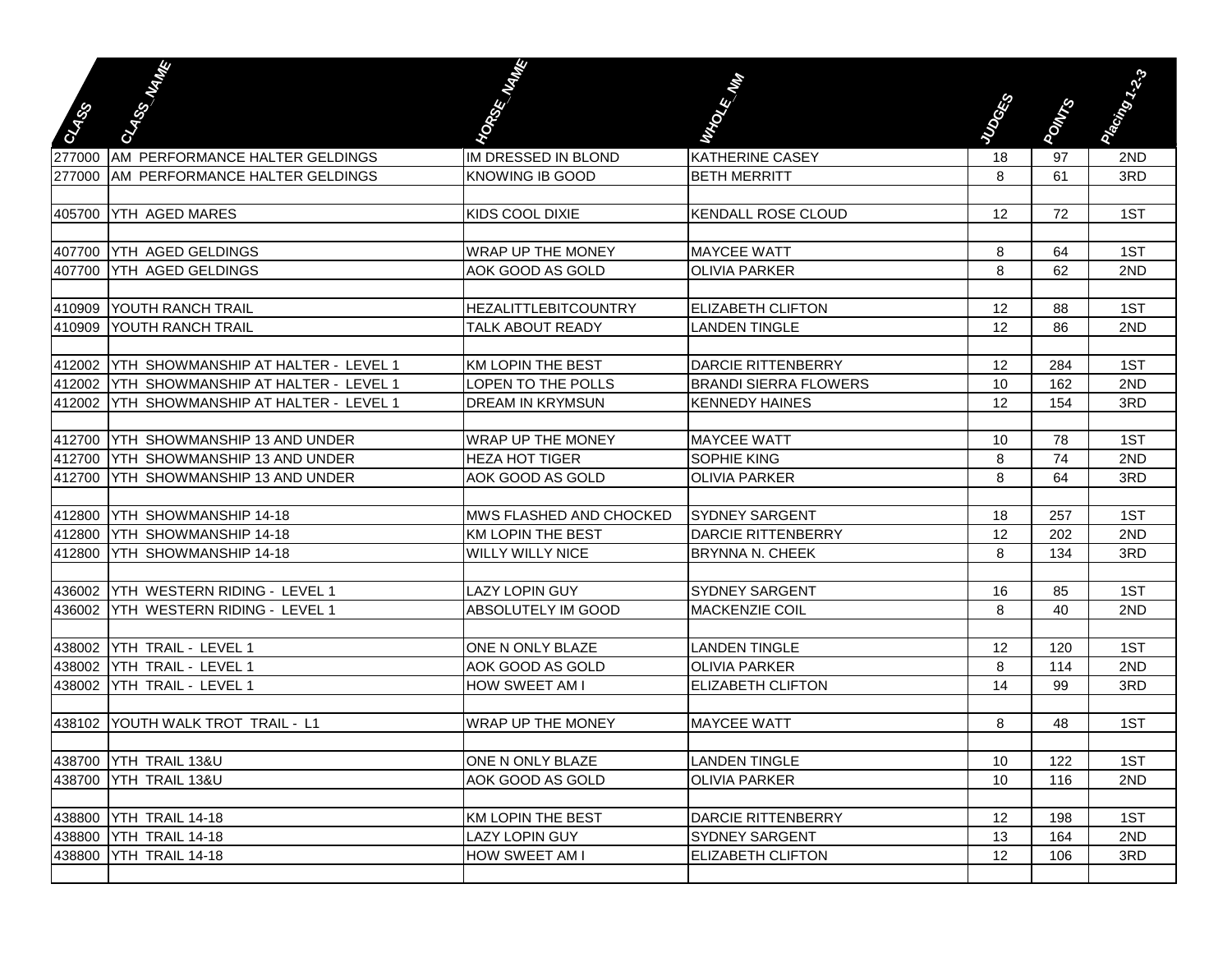|              | CLASS WARD                                    | <b>Contract Contract Contract Contract Contract Contract Contract Contract Contract Contract Contract Contract C</b> |                              |               |              |                    |
|--------------|-----------------------------------------------|----------------------------------------------------------------------------------------------------------------------|------------------------------|---------------|--------------|--------------------|
|              |                                               |                                                                                                                      |                              |               |              |                    |
| <b>Cales</b> |                                               |                                                                                                                      | March 1980                   | <b>RIVERS</b> | <b>POWER</b> | Plastron Residence |
| 440002       | YTH WESTERN HORSEMANSHIP - LEVEL 1            | ONE N ONLY BLAZE                                                                                                     | <b>LANDEN TINGLE</b>         | 10            | 172          | 1ST                |
| 440002       | <b>YTH WESTERN HORSEMANSHIP - LEVEL 1</b>     | AOK GOOD AS GOLD                                                                                                     | <b>OLIVIA PARKER</b>         | 10            | 164          | 2ND                |
| 440002       | <b>YTH WESTERN HORSEMANSHIP - LEVEL 1</b>     | <b>WILLY WILLY NICE</b>                                                                                              | <b>BRYNNA N. CHEEK</b>       | 8             | 154          | 3RD                |
|              |                                               |                                                                                                                      |                              |               |              |                    |
| 440102       | <b>YTH WALK TROT WESTERN HORSEMANSHIP - L</b> | <b>WRAP UP THE MONEY</b>                                                                                             | <b>MAYCEE WATT</b>           | 10            | 46           | 1ST                |
|              |                                               |                                                                                                                      |                              |               |              |                    |
| 440700       | <b>IYTH WESTERN HORSEMANSHIP 13 AND UNDER</b> | ONE N ONLY BLAZE                                                                                                     | <b>LANDEN TINGLE</b>         | 10            | 67           | 1ST                |
|              | 440700 YTH WESTERN HORSEMANSHIP 13 AND UNDER  | <b>HEZA HOT TIGER</b>                                                                                                | SOPHIE KING                  | 8             | 52           | 2ND                |
| 440700       | <b>YTH WESTERN HORSEMANSHIP 13 AND UNDER</b>  | AOK GOOD AS GOLD                                                                                                     | <b>OLIVIA PARKER</b>         | 10            | 48           | 3RD                |
|              |                                               |                                                                                                                      |                              |               |              |                    |
| 440800       | <b>YTH WESTERN HORSEMANSHIP 14-18</b>         | MWS FLASHED AND CHOCKED                                                                                              | <b>SYDNEY SARGENT</b>        | 14            | 166          | 1ST                |
| 440800       | <b>YTH WESTERN HORSEMANSHIP 14-18</b>         | <b>KM LOPIN THE BEST</b>                                                                                             | <b>DARCIE RITTENBERRY</b>    | 12            | 152          | 2ND                |
| 440800       | YTH WESTERN HORSEMANSHIP 14-18                | <b>WILLY WILLY NICE</b>                                                                                              | <b>BRYNNA N. CHEEK</b>       | 8             | 132          | 3RD                |
|              |                                               |                                                                                                                      |                              |               |              |                    |
| 442002       | YTH WESTERN PLEASURE - LEVEL 1                | HOW SWEET AM I                                                                                                       | <b>ELIZABETH CLIFTON</b>     | 16            | 159          | 1ST                |
| 442002       | YTH WESTERN PLEASURE - LEVEL 1                | ONE N ONLY BLAZE                                                                                                     | <b>LANDEN TINGLE</b>         | 10            | 148          | 2ND                |
| 442002       | YTH WESTERN PLEASURE - LEVEL 1                | AOK GOOD AS GOLD                                                                                                     | <b>OLIVIA PARKER</b>         | 10            | 124          | 3RD                |
|              |                                               |                                                                                                                      |                              |               |              |                    |
| 442102       | <b>YOUTH WALK TROT PLEASURE L1</b>            | <b>WRAP UP THE MONEY</b>                                                                                             | <b>MAYCEE WATT</b>           | 12            | 64           | 1ST                |
|              |                                               |                                                                                                                      |                              |               |              |                    |
| 442700       | YTH WESTERN PLEASURE 13 AND UNDER             | I LIKE ITINTHE LIGHT                                                                                                 | ALEXANDER LEAVELL            | 18            | 101          | 1ST                |
| 442700       | YTH WESTERN PLEASURE 13 AND UNDER             | AOK GOOD AS GOLD                                                                                                     | <b>OLIVIA PARKER</b>         | 10            | 76           | 2ND                |
| 442700       | YTH WESTERN PLEASURE 13 AND UNDER             | ONE N ONLY BLAZE                                                                                                     | <b>LANDEN TINGLE</b>         | 8             | 52           | 3RD                |
|              |                                               |                                                                                                                      |                              |               |              |                    |
| 442800       | <b>YTH WESTERN PLEASURE 14-18</b>             | <b>KM LOPIN THE BEST</b>                                                                                             | <b>DARCIE RITTENBERRY</b>    | 12            | 144          | 1ST                |
| 442800       | <b>IYTH WESTERN PLEASURE 14-18</b>            | ABSOLUTELY IM GOOD                                                                                                   | <b>MACKENZIE COIL</b>        | 8             | 116          | 2ND                |
| 442800       | <b>YTH WESTERN PLEASURE 14-18</b>             | <b>CERTAINLY PERSUASIVE</b>                                                                                          | TARAN D. REAGOR              | 8             | 90           | TIE-3RD            |
| 442800       | YTH WESTERN PLEASURE 14-18                    | HOW SWEET AM I                                                                                                       | <b>ELIZABETH CLIFTON</b>     | 12            | 90           | TIE-3RD            |
|              |                                               |                                                                                                                      |                              |               |              |                    |
|              | 443000 YOUTH RANCH RIDING                     | MWS FLASHED AND CHOCKED                                                                                              | <b>SYDNEY SARGENT</b>        | 16            | 180          | 1ST                |
|              | 443000 YOUTH RANCH RIDING                     | <b>HEZALITTLEBITCOUNTRY</b>                                                                                          | <b>ELIZABETH CLIFTON</b>     | 18            | 174          | 2ND                |
|              | 443000 YOUTH RANCH RIDING                     | <b>TALK ABOUT READY</b>                                                                                              | <b>LANDEN TINGLE</b>         | 14            | 134          | 3RD                |
|              |                                               |                                                                                                                      |                              |               |              |                    |
|              | 443002 YOUTH RANCH RIDING - LEVEL 1           | <b>HEZALITTLEBITCOUNTRY</b>                                                                                          | ELIZABETH CLIFTON            | 12            | 142          | 1ST                |
|              | 443002 YOUTH RANCH RIDING - LEVEL 1           | <b>TALK ABOUT READY</b>                                                                                              | <b>LANDEN TINGLE</b>         | 12            | 118          | 2ND                |
| 443002       | YOUTH RANCH RIDING - LEVEL 1                  | SANTA GOT SMART                                                                                                      | <b>GRACIE SULLIVAN</b>       | 8             | 94           | 3RD                |
|              |                                               |                                                                                                                      |                              |               |              |                    |
|              | 444002 YTH HUNTER UNDER SADDLE - LEVEL 1      | CERTAINLY PERSUASIVE                                                                                                 | TARAN D. REAGOR              | 8             | 126          | 1ST                |
|              | 444002 YTH HUNTER UNDER SADDLE - LEVEL 1      | LOPEN TO THE POLLS                                                                                                   | <b>BRANDI SIERRA FLOWERS</b> | 8             | 118          | 2ND                |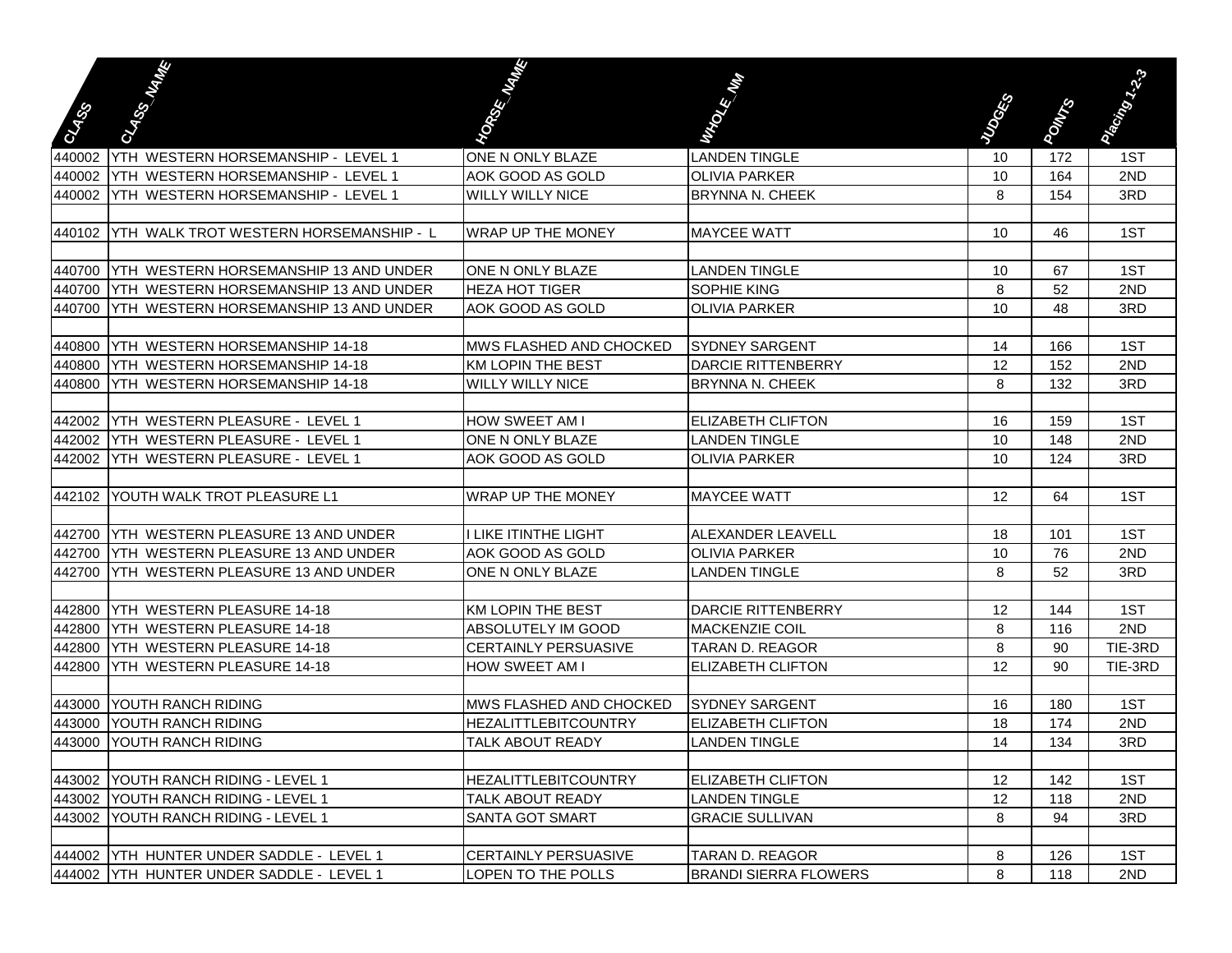|                  | Carton Maria                                                                  | <b>Contract Contract Contract Contract Contract Contract Contract Contract Contract Contract Contract Contract C</b> | <b>RECORDS</b>                                   |                |              | Premium Res |
|------------------|-------------------------------------------------------------------------------|----------------------------------------------------------------------------------------------------------------------|--------------------------------------------------|----------------|--------------|-------------|
| <b>STAR</b>      |                                                                               |                                                                                                                      |                                                  | <b>RESERVE</b> | <b>POWER</b> |             |
| 444002           | YTH HUNTER UNDER SADDLE - LEVEL 1                                             | ABSOLUTELY IM GOOD                                                                                                   | <b>MACKENZIE COIL</b>                            | 8              | 110          | 3RD         |
|                  |                                                                               |                                                                                                                      |                                                  |                |              |             |
|                  | 444102 YTH WALK TROT HUNTER UNDER SADDLE L1                                   | <b>WRAP UP THE MONEY</b>                                                                                             | <b>MAYCEE WATT</b>                               | 12             | 52           | 1ST         |
|                  |                                                                               |                                                                                                                      |                                                  |                |              |             |
| 444700           | YTH HUNTER UNDER SADDLE 13 AND UNDER                                          | <b>HEZA HOT TIGER</b>                                                                                                | <b>SOPHIE KING</b>                               | 8              | 60           | 1ST         |
| 444700           | YTH HUNTER UNDER SADDLE 13 AND UNDER                                          | AOK GOOD AS GOLD                                                                                                     | <b>OLIVIA PARKER</b>                             | 8              | 48           | 2ND         |
|                  | YTH HUNTER UNDER SADDLE 14-18                                                 |                                                                                                                      |                                                  |                |              | 1ST         |
| 444800           |                                                                               | <b>WILLY WILLY NICE</b>                                                                                              | <b>BRYNNA N. CHEEK</b>                           | 8              | 120          |             |
| 444800<br>444800 | <b>IYTH HUNTER UNDER SADDLE 14-18</b><br><b>YTH HUNTER UNDER SADDLE 14-18</b> | <b>CERTAINLY PERSUASIVE</b><br><b>LOPEN TO THE POLLS</b>                                                             | ITARAN D. REAGOR<br><b>BRANDI SIERRA FLOWERS</b> | 8<br>8         | 98<br>94     | 2ND<br>3RD  |
|                  |                                                                               |                                                                                                                      |                                                  |                |              |             |
|                  | 452002   YTH HUNT SEAT EQUITATION - LEVEL 1                                   | <b>WILLY WILLY NICE</b>                                                                                              | <b>BRYNNA N. CHEEK</b>                           | 8              | 128          | 1ST         |
|                  | 452002   YTH HUNT SEAT EQUITATION - LEVEL 1                                   | HOW SWEET AM I                                                                                                       | <b>ELIZABETH CLIFTON</b>                         | 14             | 115          | 2ND         |
| 452002           | <b>YTH HUNT SEAT EQUITATION - LEVEL 1</b>                                     | AOK GOOD AS GOLD                                                                                                     | <b>OLIVIA PARKER</b>                             | 8              | 78           | 3RD         |
|                  |                                                                               |                                                                                                                      |                                                  |                |              |             |
| 452102           | YTH WALK TROT HUNT SEAT EQUITATION - L                                        | <b>WRAP UP THE MONEY</b>                                                                                             | <b>MAYCEE WATT</b>                               | 12             | 48           | 1ST         |
|                  |                                                                               |                                                                                                                      |                                                  |                |              |             |
| 452700           | <b>YTH HUNT SEAT EQUITATION 13 AND UNDER</b>                                  | <b>HEZA HOT TIGER</b>                                                                                                | <b>SOPHIE KING</b>                               | 8              | 102          | 1ST         |
| 452700           | YTH HUNT SEAT EQUITATION 13 AND UNDER                                         | AOK GOOD AS GOLD                                                                                                     | <b>OLIVIA PARKER</b>                             | 8              | 62           | 2ND         |
|                  |                                                                               |                                                                                                                      |                                                  |                |              |             |
| 452800           | YTH HUNT SEAT EQUITATION 14-18                                                | <b>WILLY WILLY NICE</b>                                                                                              | <b>BRYNNA N. CHEEK</b>                           | 8              | 124          | 1ST         |
| 452800           | YTH HUNT SEAT EQUITATION 14-18                                                | <b>DREAM IN KRYMSUN</b>                                                                                              | <b>KENNEDY HAINES</b>                            | 12             | 76           | 2ND         |
| 452800           | YTH HUNT SEAT EQUITATION 14-18                                                | ABSOLUTELY IM GOOD                                                                                                   | <b>MACKENZIE COIL</b>                            | 8              | 62           | 3RD         |
|                  |                                                                               |                                                                                                                      |                                                  |                |              |             |
| 475000           | YTH PERFORMANCE HALTER MARES                                                  | MWS FLASHED AND CHOCKED                                                                                              | <b>SYDNEY SARGENT</b>                            | 18             | 109          | 1ST         |
| 475000           | YTH PERFORMANCE HALTER MARES                                                  | <b>KM LOPIN THE BEST</b>                                                                                             | <b>DARCIE RITTENBERRY</b>                        | 10             | 46           | 2ND         |
|                  |                                                                               |                                                                                                                      |                                                  |                |              |             |
| 477000           | YTH PERFORMANCE HALTER GELDINGS                                               | LAZY LOPIN GUY                                                                                                       | <b>SYDNEY SARGENT</b>                            | 18             | 267          | 1ST         |
| 477000           | YTH PERFORMANCE HALTER GELDINGS                                               | LOPEN TO THE POLLS                                                                                                   | <b>BRANDI SIERRA FLOWERS</b>                     | 10             | 154          | 2ND         |
| 477000           | YTH PERFORMANCE HALTER GELDINGS                                               | <b>WILLY WILLY NICE</b>                                                                                              | <b>BRYNNA N. CHEEK</b>                           | 8              | 122          | 3RD         |
| 480000           | VRH YTH RANCH RIDING                                                          | <b>HEZALITTLEBITCOUNTRY</b>                                                                                          | <b>IELIZABETH CLIFTON</b>                        | 8              | 24           | 1ST         |
|                  |                                                                               |                                                                                                                      |                                                  |                |              |             |
|                  | 481000 VRH YTH RANCH TRAIL                                                    | <b>HEZALITTLEBITCOUNTRY</b>                                                                                          | ELIZABETH CLIFTON                                | 8              | 28           | 1ST         |
|                  |                                                                               |                                                                                                                      |                                                  |                |              |             |
|                  | 488000 VRH YTH RANCH CONFORMATION                                             | HEZALITTLEBITCOUNTRY                                                                                                 | <b>ELIZABETH CLIFTON</b>                         | 8              | 20           | 1ST         |
|                  |                                                                               |                                                                                                                      |                                                  |                |              |             |
| 800000           | <b>LEAD LINE</b>                                                              | ELUSIVES VALENTINO                                                                                                   | <b>HADLEY BENTER</b>                             | 4              | 8            | 1ST         |
|                  |                                                                               |                                                                                                                      |                                                  |                |              |             |